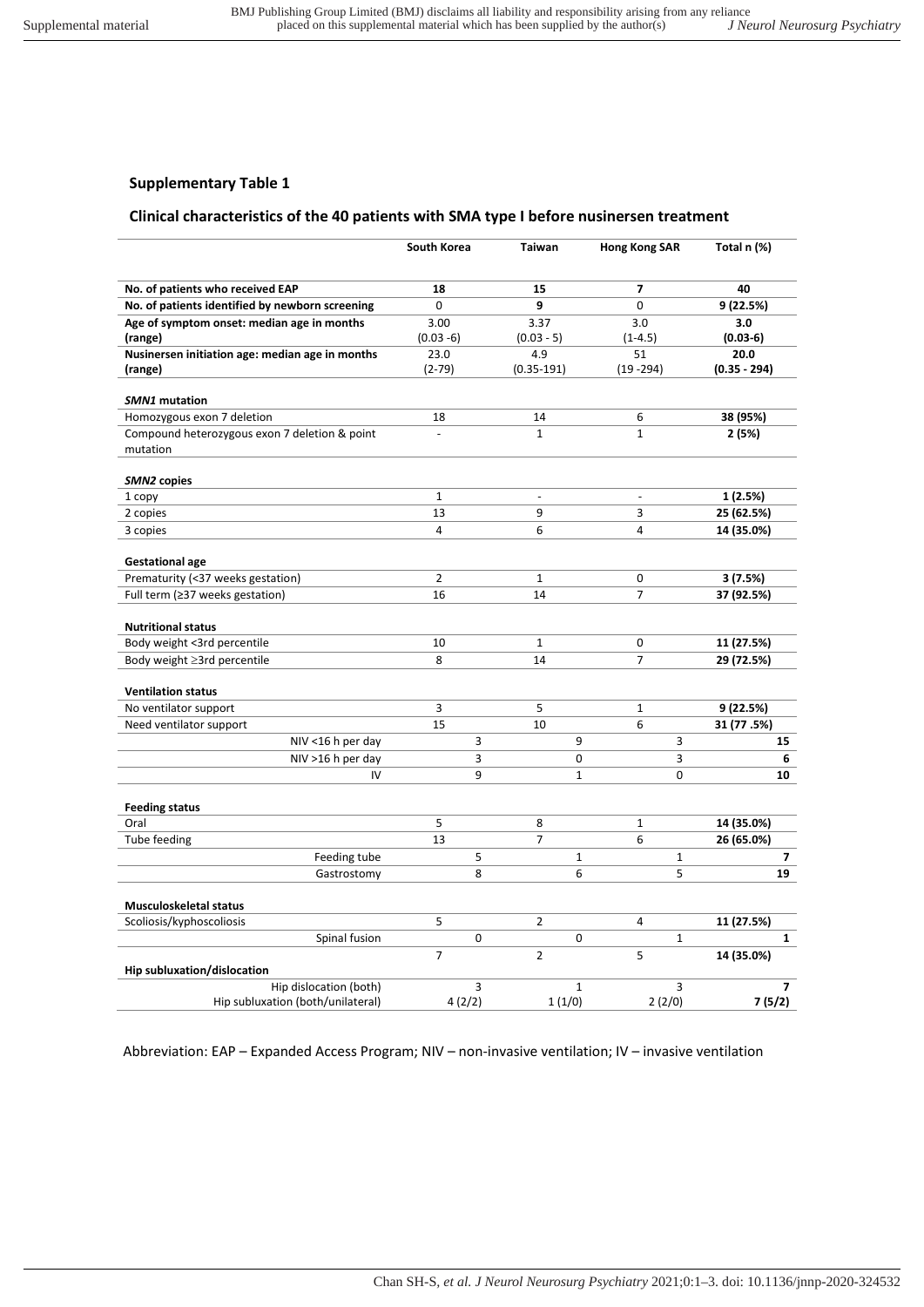# **Number of patients receiving Nusinersen treatment and CHOP INTEND and HINE-2 Evaluation**

|                                               | <b>South Korea</b>        | <b>Taiwan</b>  | <b>Hong Kong SAR</b>         | <b>Total</b>                 |  |
|-----------------------------------------------|---------------------------|----------------|------------------------------|------------------------------|--|
| <b>Participating Hospitals</b>                | 5                         | $\overline{2}$ | 1                            | 8                            |  |
|                                               |                           |                |                              |                              |  |
| <b>Number of patients</b>                     | 18                        | 15             | $\overline{7}$               | 40                           |  |
| receiving EAP                                 |                           |                |                              |                              |  |
| Age of nusinersen                             | $23.0(2-79)$              | 4.9 (0.35-191) | 51 (19 - 294)                | 20.0 (0.35 - 294)            |  |
| initiation:                                   |                           |                |                              |                              |  |
| median age in months                          |                           |                |                              |                              |  |
| (range)                                       |                           |                |                              |                              |  |
|                                               |                           |                |                              |                              |  |
| Number of deaths during                       | 1                         | $\mathbf 0$    | 0                            | $\mathbf{1}$                 |  |
| 1 <sup>st</sup> year treatment                |                           |                |                              |                              |  |
| <b>Number of patients</b>                     | $\mathbf{1}$              | $\Omega$       | 0                            | $\mathbf{1}$                 |  |
| dropped out during                            |                           |                |                              |                              |  |
| treatment                                     |                           |                |                              |                              |  |
|                                               |                           |                |                              |                              |  |
| Number of patients with                       | LA only $(14)$            | LA only $(2)$  | LA only (2)                  | LA only (18)                 |  |
| sedation                                      | IV only $(1)$             | IV only (9)    | IV only (5)                  | IV only $(15)$               |  |
|                                               | $LA + Oral + IV(3)$       | LA+IV $(4)$    |                              | Combined (7)                 |  |
| Number of patients who                        | Fluoroscopic guidance (8) | (0)            | Fluoroscopic guidance (1)    | Fluoroscopic guidance (9)    |  |
| required X-ray guidance                       |                           |                | 3D dynamic CT guidance (1)   | 3D dynamic CT guidance (1)   |  |
| or special arrangements                       |                           |                | Port-A-Cath implantation (1) | Port-A-Cath implantation (1) |  |
| for intrathecal drug                          |                           |                |                              |                              |  |
| delivery                                      |                           |                |                              |                              |  |
|                                               |                           |                |                              |                              |  |
| Number of patients undergone motor assessment |                           |                |                              |                              |  |
| <b>CHOP INTEND Evaluation</b>                 |                           |                |                              |                              |  |
| M <sub>0</sub>                                | 12                        | 3              | 6                            | 21                           |  |
| M <sub>6</sub>                                | 12                        | 3              | 6                            | 21                           |  |
| M10                                           | 9                         | 3              | 6                            | 18                           |  |
| <b>HINE-2 Evaluation</b>                      |                           |                |                              |                              |  |
| M <sub>0</sub>                                | 18                        | 13             | 6                            | 37                           |  |
| M <sub>6</sub>                                | 15                        | 13             | 6                            | 34                           |  |
| M10                                           | 12                        | 12             | 6                            | 30                           |  |

Abbreviation: LA = local anaesthetics; IV = intravenous sedation; LP = lumbar puncture; CT = computed tomography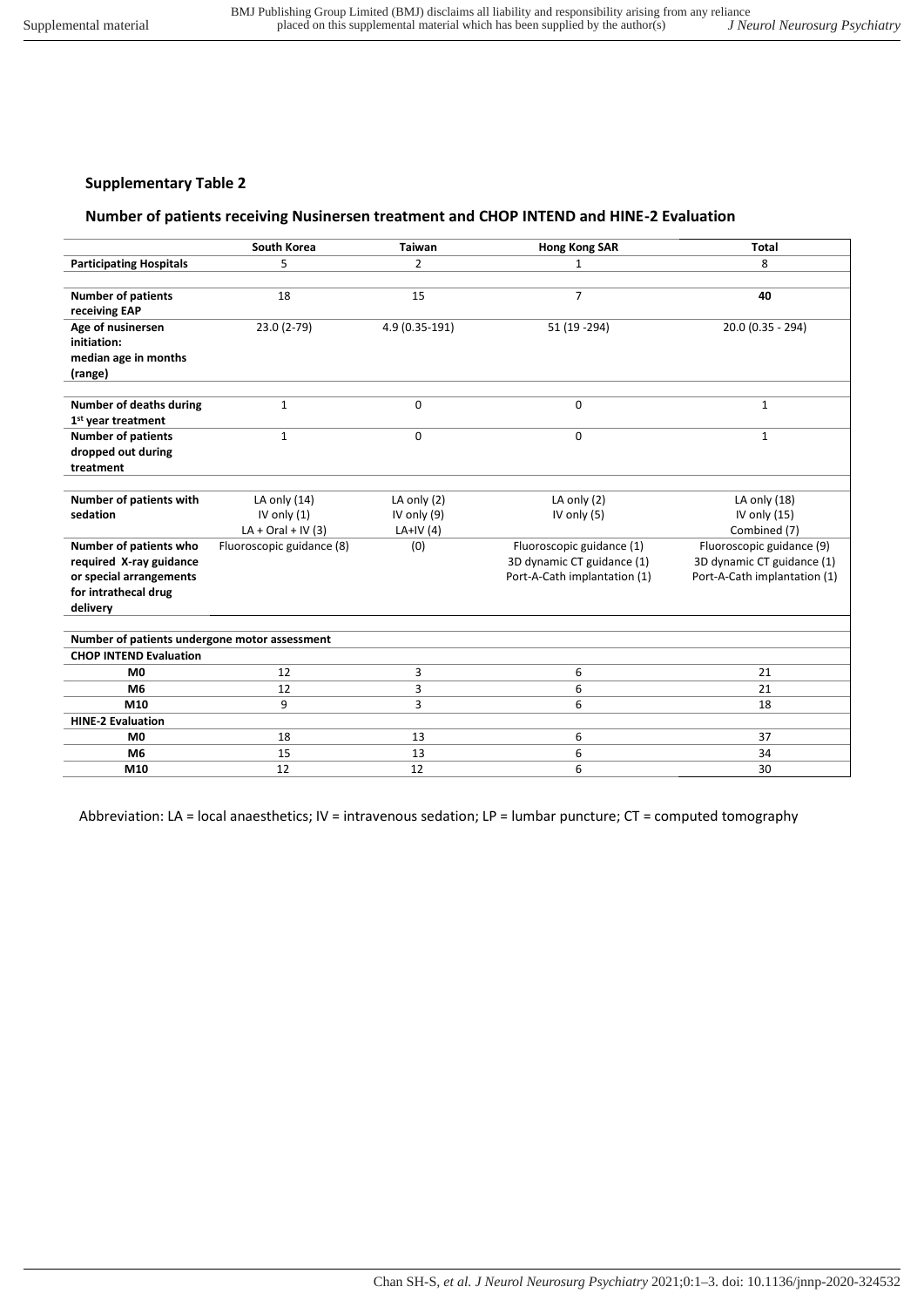## **CHOP INTEND evolution of patients according to** *SMN2* **copy number and age of nusinersen initiation**

| Characteristics                     | Total<br>(n=40) <sup>a</sup> | 1 copy of SMN2<br>$(n=1)^a$ | 2 copies of SMN2<br>$(n=25)^a$       | 3 copies of SMN2<br>$(n=14)^a$       |
|-------------------------------------|------------------------------|-----------------------------|--------------------------------------|--------------------------------------|
| Sex, M: F, n                        | 18:22                        | 1:0                         | 10:15                                | 7:7                                  |
| Age at first symptoms <sup>a</sup>  | $3.0(0.0-6.0)$               | 0.0                         | $2.0(0.0-6.0)$                       | $4.5(1.0-6.0)$                       |
| Age at first injection <sup>a</sup> | 20.0 (0.35-294.0)            | 2.0                         | 19.0 (0.35-140.0)                    | 25.3 (4.0-294.0)                     |
| <b>CHOP INTEND score</b>            |                              |                             |                                      |                                      |
| MO <sup>a</sup>                     | 12.0 (0.0-60.0), n=23        | $12.0, n=1$                 | 4.0 $(0.0-39.0)$ , n=13              | 27.0 (0.0-60.0), n=9                 |
| M6a                                 | 30.0 (1.0-64.0), n=21        | $39.0, n=1$                 | 8.0 (1.0-52.0), n=12                 | 34.0 (21.0-64.0), n=8                |
| M10 <sup>a</sup>                    | 31.5 (1.0-64.0), n=20        | 42.0, $n=1$                 | $10.0(1.0-62.0)$ , n=11              | 34.0 (24.0-64.0), n=8                |
| Time-effect p value <sup>b</sup>    | < 0.001                      |                             | 0.006                                | < 0.001                              |
| Delta M6-M0 <sup>c</sup>            | 7.0 (0.0-39.0), p<0.001      | 27.0                        | 3.0 (0.0-39.0), p=0.019 <sup>d</sup> | 8.5 (1.0-19.0), p=0.005 <sup>d</sup> |
| Delta M10-M0 <sup>c</sup>           | 8.5 (0.0-49.0), p<0.001      | 30.0                        | 3.0 (0.0-49.0), $p=0.030d$           | 8.5 (4.0-19.0), p=0.003 <sup>d</sup> |

#### **CHOP INTEND score (Age ≤2 years old at onset of treatment)**

| MO <sup>a</sup>                  | 11.0 $(0.0 - 60.0)$ , n=12 |
|----------------------------------|----------------------------|
| MG <sup>a</sup>                  | 34.0 (2.0-64.0), n=11      |
| M10 <sup>a</sup>                 | 38.0 (3.0-64.0), n=10      |
| Time-effect p value <sup>b</sup> | 0.002                      |
| Delta M6-M0c                     | 5.0 (1.0-39.0), p=0.014    |
| Delta M10-M0 <sup>c</sup>        | 11.0 (1.0-49.0), p=0.014   |

#### **CHOP INTEND score (Age >2 years old at onset of treatment)**

| Delta M10-M0c                    | $6.5(0.0-19.0)$ , p=0.005 |
|----------------------------------|---------------------------|
| Delta M6-M0 <sup>c</sup>         | $6.5(0.0-19.0)$ , p=0.006 |
| Time-effect p value <sup>b</sup> | < 0.001                   |
| M10 <sup>a</sup>                 | 24.5 (1.0-47.0), n=10     |
| M6 <sup>a</sup>                  | 23.0 (1.0-46.0), n=10     |
| MO <sup>a</sup>                  | 13.0 (0.0-31.0), n=11     |
|                                  |                           |

Abbreviations: CHOP INTEND = Children's Hospital of Philadelphia Infant Test of Neuromuscular Disorders; M0 = before treatment; M6 = 6 months of treatment; M10 = 10 months of treatment; *SMN* = survival motor neuron.

<sup>a</sup> Data are listed as median (range) in months.

**b** One-way-repeated-measures ANOVA.

c Paired T-test.

<sup>d</sup>The multiple regression demonstrated that there was significant difference in the changes of the CHOP INTEND scores Delta M6-M0 and Delta M10-M0, between the two groups with 2 and 3 *SMN2* copies with a standardized coefficients β of 0.440 (p<0.001).

CHOP-INTEND scores were missing in 19 patients, due to the following two reasons: 1). 12 patients did not have CHOP-INTEND performed: 2). 7 patients had incomplete CHOP-INTEND scores at either baseline or at M6 or M10 so no paired data were available for analysis.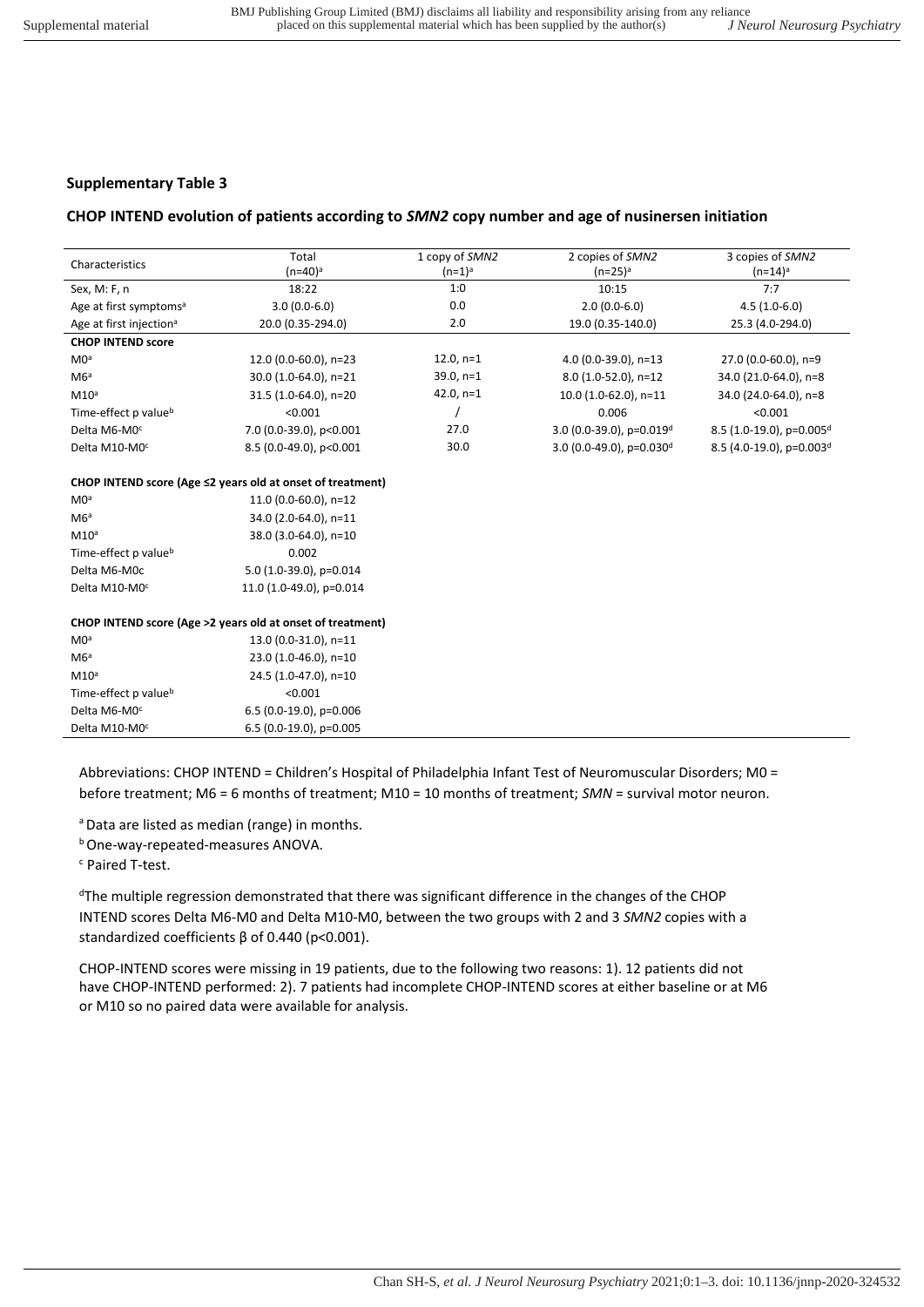# **Multiple linear regression model for changes in HINE-2 (M10-M0) and CHOP INTEND (M10-M0) scores**

| Dependent<br>variables                   | Factors                                | Correlation | P-value  | Standardized<br>Coefficients Beta | P-value  |
|------------------------------------------|----------------------------------------|-------------|----------|-----------------------------------|----------|
| Changes in HINE-2<br>scores              | Disease duration                       | $-0.391$    | $0.027*$ | $-0.302$                          | 0.069    |
| $N=32$<br>$r^2 = 0.479$                  | SMN2 copy<br>number                    | 0.144       | 0.430    | 0.099                             | 0.607    |
|                                          | <b>Baseline HINE-2</b><br>scores       | 0.377       | $0.033*$ | 0.292                             | 0.117    |
|                                          | Newborn<br>screening                   | 0.557       | $0.001*$ | 0.424                             | $0.009*$ |
| Changes in CHOP-<br><b>INTEND Scores</b> | Disease duration                       | $-0.172$    | 0.494    | 0.046                             | 0.889    |
| $N=18$<br>$r^2 = 0.159$                  | SMN2 copy<br>number                    | $-0.292$    | 0.240    | $-0.506$                          | 0.195    |
|                                          | Baseline CHOP-<br><b>INTEND scores</b> | 0.047       | 0.852    | 0.486                             | 0.338    |
|                                          | Newborn<br>screening                   | 0.018       | 0.942    | $-0.219$                          | 0.623    |

# $*$  p< 0.05

The multiple linear regression shown that only newborn screening was independently associated with delta HINE-2 scores with the model r-square value of 0.479, adjusted beta=0.424 (p=0.009).

We could not find any predictor variable for the Delta CHOP INTEND (M10-M0) scores. We understand the limitations when interpreted the findings as only half of this cohort had paired CHOP INTEND scores at M0 and M10 (n=18), and only one patient with paired CHOP INTEND scores was identified by newborn screening*.*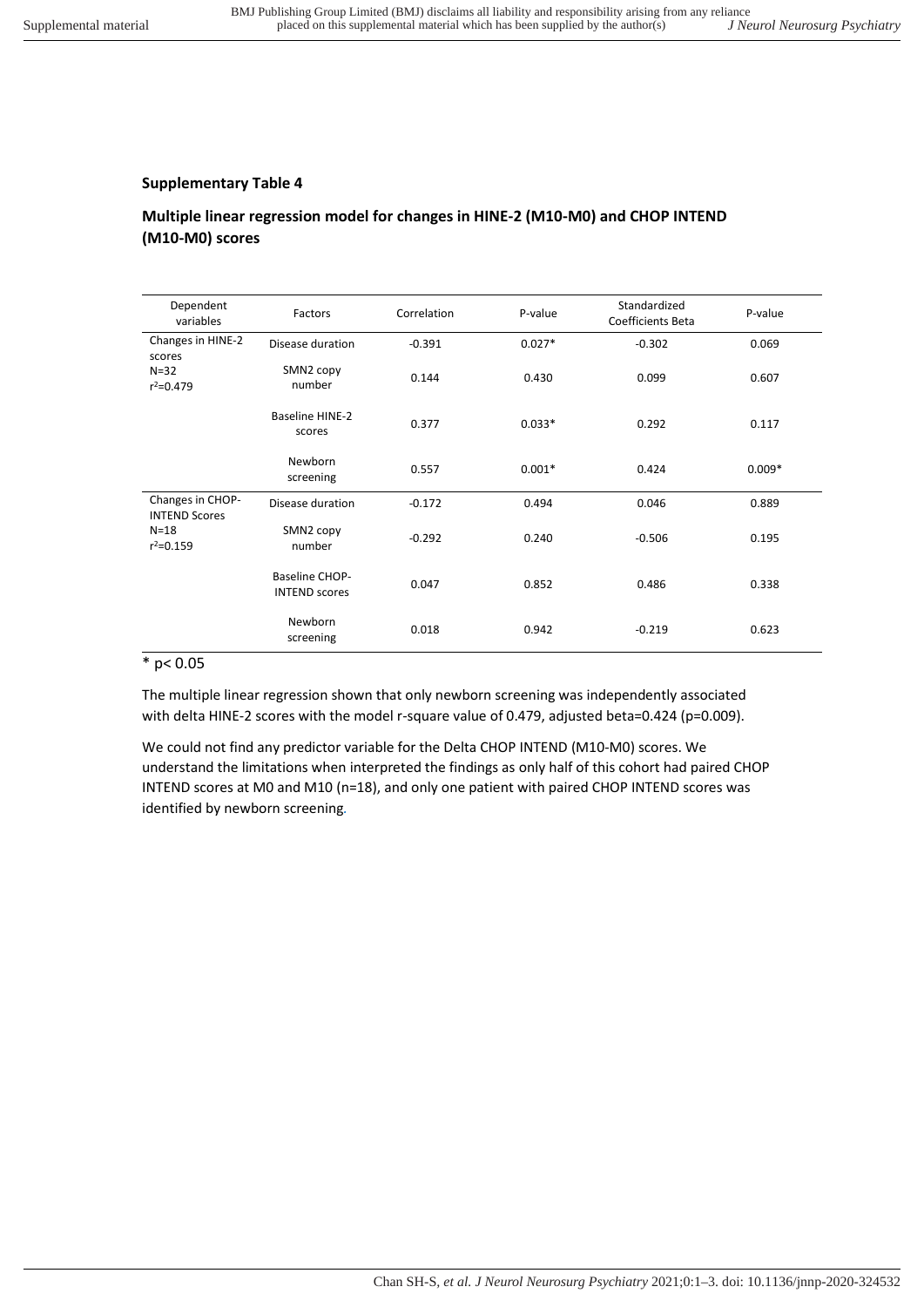## **Changes in the requirement of ventilation support at M6 and M10, compared to baseline M10**

|                                                    | <b>Ventilator support</b> |                                     |                              |                        |                      | Patient number (n)                                      |  |
|----------------------------------------------------|---------------------------|-------------------------------------|------------------------------|------------------------|----------------------|---------------------------------------------------------|--|
|                                                    |                           |                                     |                              |                        |                      | Change in ventilation<br>status                         |  |
|                                                    | No Need                   | <b>Nocturnal NIV</b>                | Nocturnal &<br>Day < 24h NIV | <b>24 h NIV</b>        | 24 h IV              |                                                         |  |
| For all 40 patients receiving nusinersen treatment |                           |                                     |                              |                        |                      |                                                         |  |
| M <sub>0</sub>                                     |                           |                                     |                              |                        |                      |                                                         |  |
| Patient number                                     | 11                        | 12                                  | 3                            | 10                     | 4                    | $n = 40$                                                |  |
| $1st$ Tx age (months)                              | $(0.35 - 24)$             | $(1.3-191)$                         | $(53.6 - 294)$               | $(2-150)$              | $(5 - 140)$          |                                                         |  |
| M10 - M0                                           |                           |                                     |                              |                        |                      |                                                         |  |
| Patient number                                     | 11                        | 12                                  | 3                            | 8#, Q                  | 4                    | $n = 38$ #, $@$                                         |  |
| Status same                                        | 8                         | 9                                   | 2                            | 2                      | $\mathbf{1}$         | Same Ventilation setting:<br>57.8% (22/38 patients)     |  |
| $\downarrow$ ventilation need                      | $\overline{\phantom{a}}$  | 1 off NIV<br>$2 \downarrow$ setting | 1 to Noct, NIV               | $3 \downarrow$ setting | 1 to Noct. IV        | $\downarrow$ ventilation need:<br>21.1% (8/38 patients) |  |
| ↑ ventilation need                                 | 3 started NIV             | ٠                                   |                              | $3 \uparrow$ setting   | 2 $\uparrow$ setting | ↑ ventilation need:<br>21.1% (8/38patients)             |  |

Findings: Among the 38 patients who continued the EAP at M10, 57.8% of patients had same ventilation status. An equal percentage (21.1%) of patients had a decreased ventilation need (off NIV,  $\downarrow$  NIV duration,  $\downarrow$  ventilation setting) as those with an increased ventilation need (need to start on nocturnal NIV, ↑ ventilation setting).

 Abbreviations: M0 = before treatment; M6 = 6 months of treatment; M10 = 10 months of treatment; h=hours; Noct. = nocturnal; NIV = Non-invasive ventilation; IV= Invasive ventilation; m=months; Ax = assessment; Tx age = Nusinersen treatment starting age; #1 patient died before M6 treatment; @ 1 patient dropped out after M6 treatment